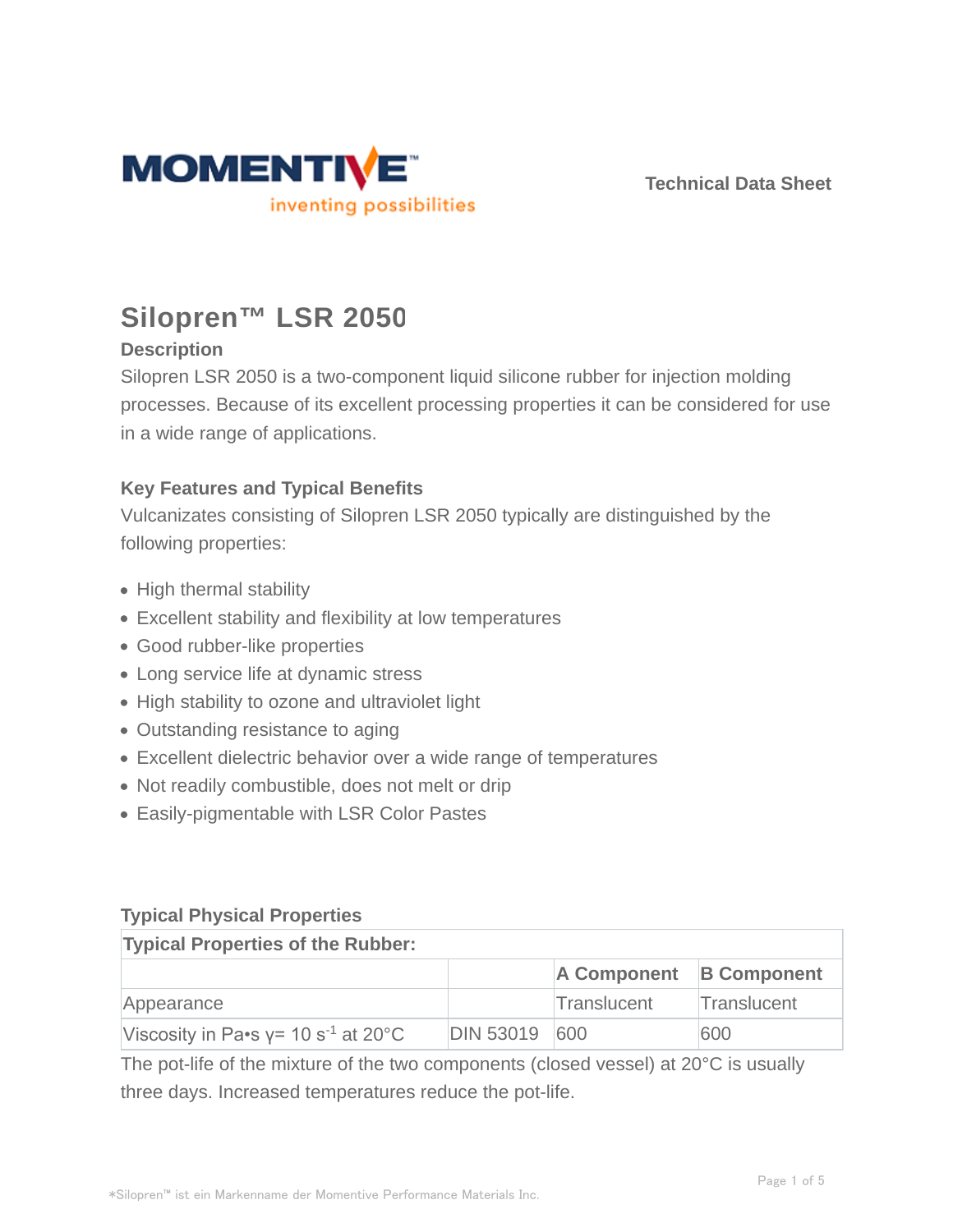## **Typical Properties of the Vulcanizate:**

Mixing ratio of components  $A : B = 1 : 1$ . Vulcanization: 10 min. 175°C + 4 hrs 200ºC post-cure

| Density                    | <b>DIN 53 479 A</b>     | q/cm <sup>3</sup> | 1.12 |
|----------------------------|-------------------------|-------------------|------|
| Shore A Hardness           | <b>DIN 53 505</b>       |                   | 51   |
| <b>Tensile Strength</b>    | <b>DIN 53 504 S2</b>    | $N/mm^2$          | 10   |
| <b>Elongation at Break</b> | <b>DIN 53 504 S2</b>    | $\%$              | 600  |
| <b>Tear Strength</b>       | ASTM D 624 die B        | N/mm              | 35   |
| Compression Set            | ISO 815 (22 h at 175°C) | $\frac{0}{0}$     | 25   |

Typical data are average data and actual values may vary.

Typical data shall not be used as product specifications.

#### **Potential Applications**

Because of its outstanding properties, Silopren LSR 2050 is an excellent candidate to consider for use in the following elastomeric articles:

- Sealing elements
- O-rings
- Diaphragms
- Keypads
- Pacifiers
- Baby teats
- Diving masks
- Nose pads
- Vibration dampers
- Air vent flaps
- Switch covers
- Pressure cooker parts
- Cable connectors
- … and many more.

### **Processing Recommendations**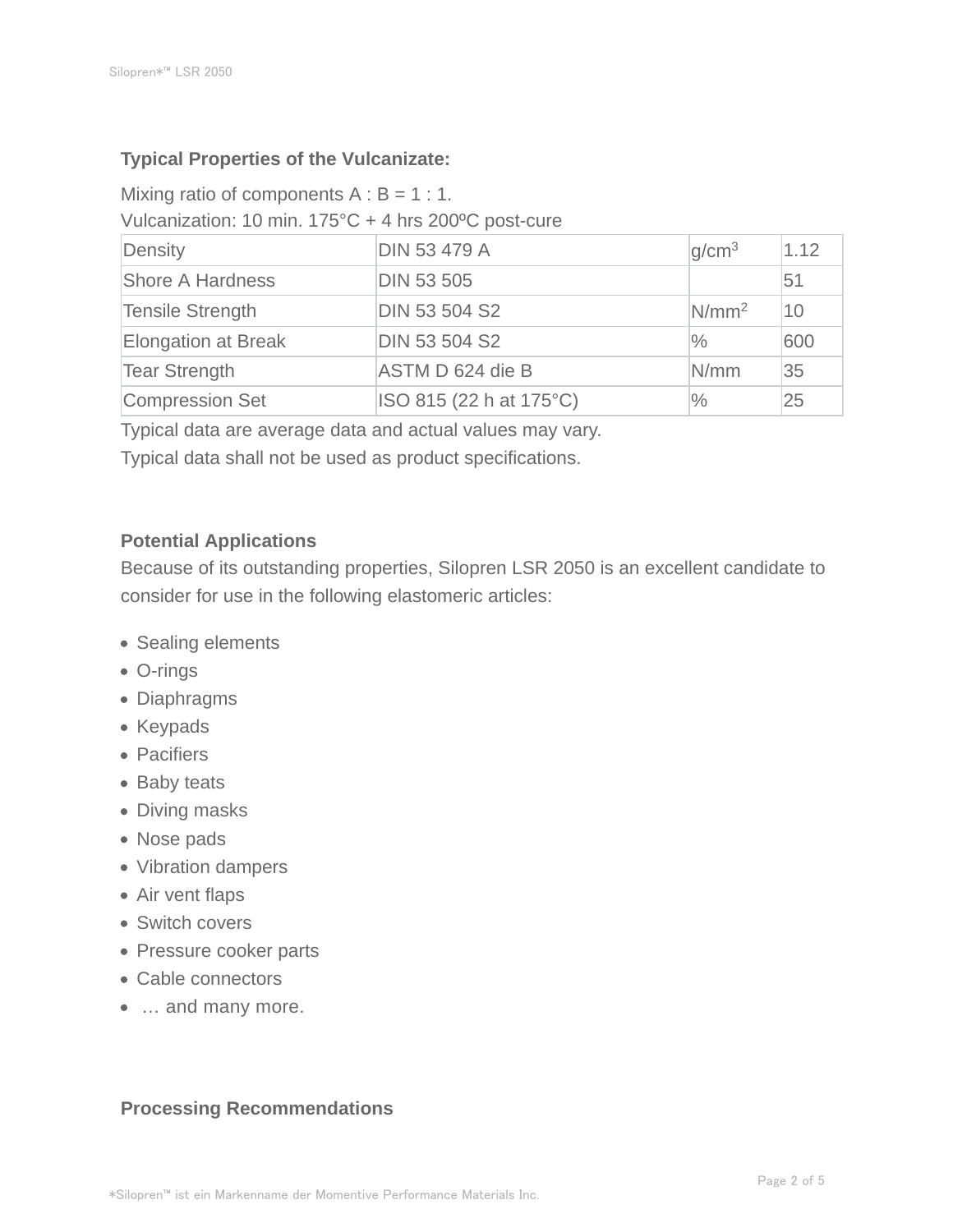Ready-to-use mixtures (of the components A and B) are fed directly to the injectionmolding machine from the original containers by means of a metering and mixing unit. The mixture, consisting of the two components in the ratio 1:1, is injected into the heated mold. At mold temperatures of 170 - 230°C, the addition-crosslinking silicone rubber typically vulcanizes, without any dissociation products, within a few seconds. High curing speed and easy demolding can help enable fully automated production of a large number of articles in short cycle times.

### **Regulatory Compilance**

- Listed as UL 94 HB (File No. E205753)
- KTW approved
- In compliance with the requirements of the DVGW Working sheet W 270
- WRAS approved product (BS 6920)
- The ingredients are listed in the BfR recommendation XV "Silicones" (1)
- Compositionally compliant with 21 CFR 177.2600 Rubber articles intended for repeated use $(2)$

(1) Producer of the final article needs to test and confirm that the final product meets the extraction limits of BfR XV or corresponding EU legislation.

(2) It is the responsibility of the user to determine that the final product complies with the extractive limitations and other requirements of 21 CFR 177.2600, under their specific manufacturing procedures.

### **Containers**

Silopren LSR 2050 is available in 2x20 kg pail kits and 2x200 kg drum kits.

**Patent Status** Standard copy to come

# **Product Safety, Handling and Storage** Standard copy to come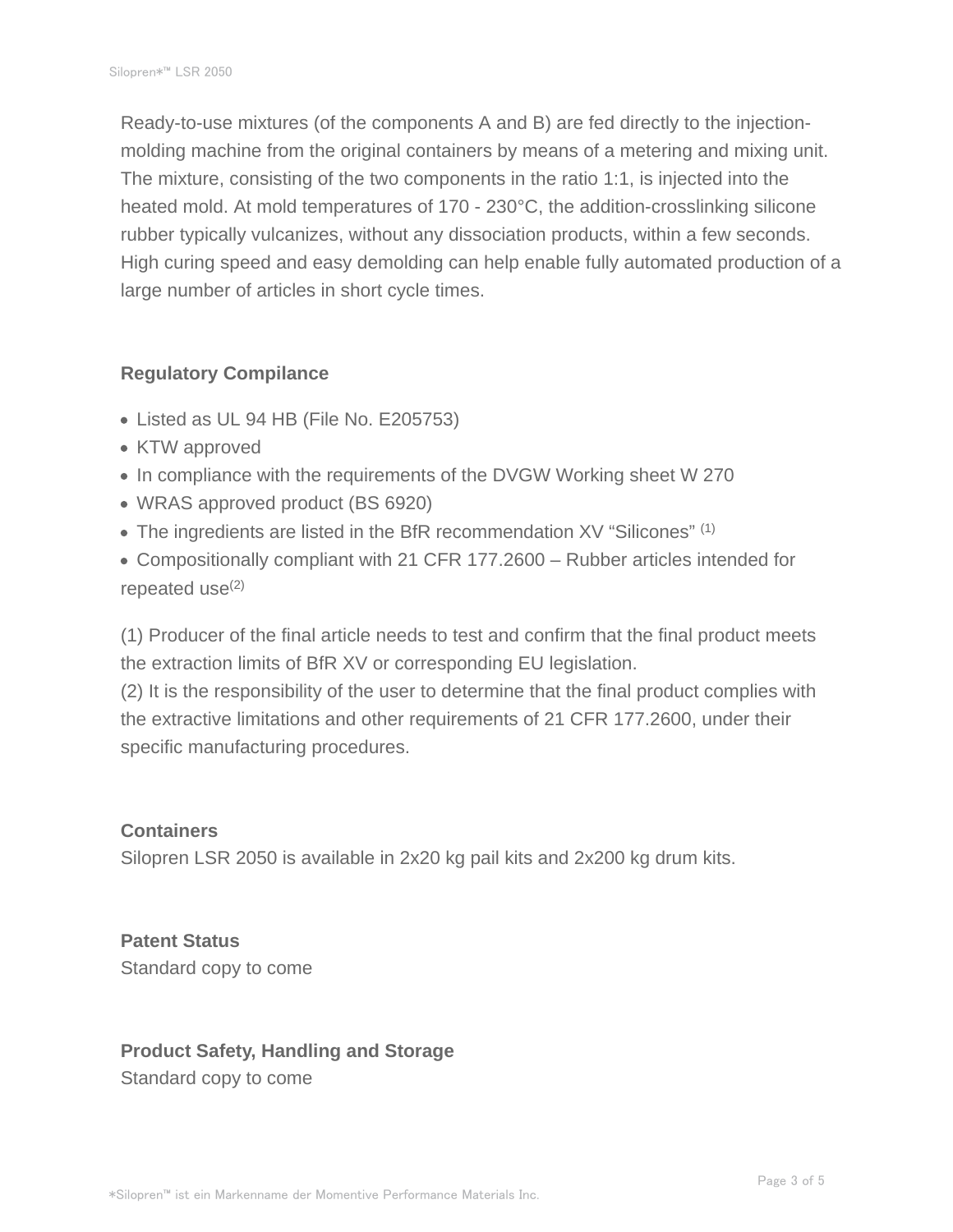#### **Limitations**

Standard copy to come

## **Contact Information**

Email commercial.services@momentive.com

#### **Telephone**

| <b>Americas</b>      | <b>Latin America</b> | <b>EMEAI- Europe, Middle</b><br>East, Africa & India | <b>ASIA PACIFIC</b> |
|----------------------|----------------------|------------------------------------------------------|---------------------|
| +1 800 295 2392      | <b>Brazil</b>        | <b>Europe</b>                                        | <b>China</b>        |
| Toll free*           | +55 11 4534 9650     | +390510924300                                        | 800 820 0202        |
| +704 805 6946        | <b>Direct Number</b> | Direct number                                        | Toll free           |
| <b>Direct Number</b> |                      |                                                      | +86 21 3860 4892    |
|                      |                      |                                                      | Direct number       |
| *All American        | <b>Mexico</b>        | <b>India, Middle East &amp;</b>                      | Japan               |
| countries            | +52 55 2169 7670     | <b>Africa</b>                                        | +81 3 5544 3111     |
|                      | <b>Direct Number</b> | + 91 44 71212207                                     | Direct number       |
|                      |                      | Direct number*                                       |                     |
|                      |                      | *All Middle Eastern                                  | <b>Korea</b>        |
|                      |                      | countries, Africa, India,                            | +82 2 6201 4600     |

For literature and technical assistance, visit our website at: www.momentive.com

### **DISCLAIMER:**

**THE MATERIALS, PRODUCTS AND SERVICES OF MOMENTIVE PERFORMANCE MATERIALS INC. AND ITS SUBSIDIARIES AND AFFILIATES (COLLECTIVELY "SUPPLIER"), ARE SOLD SUBJECT TO SUPPLIER'S STANDARD CONDITIONS OF SALE, WHICH ARE INCLUDED IN THE APPLICABLE DISTRIBUTOR OR OTHER SALES AGREEMENT, PRINTED ON THE BACK OF ORDER ACKNOWLEDGMENTS AND INVOICES, AND AVAILABLE UPON REQUEST. ALTHOUGH ANY INFORMATION, RECOMMENDATIONS, OR ADVICE CONTAINED**